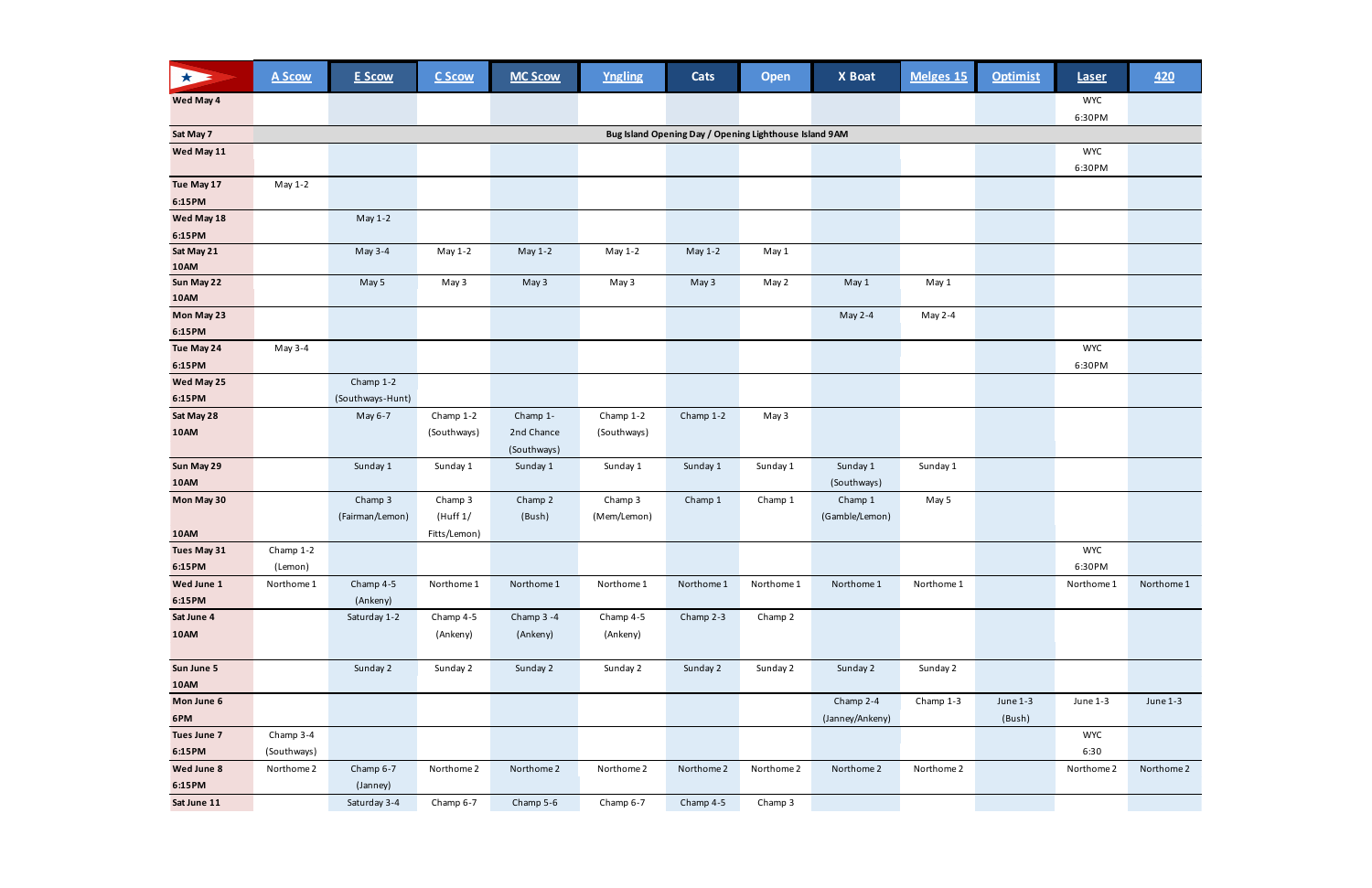| 大            | <b>A Scow</b> | <b>E Scow</b>       | <b>C Scow</b> | <b>MC Scow</b>      | Yngling            | Cats        | <b>Open</b> | X Boat              | Melges 15   | <b>Optimist</b> | <b>Laser</b> | <u>420</u> |
|--------------|---------------|---------------------|---------------|---------------------|--------------------|-------------|-------------|---------------------|-------------|-----------------|--------------|------------|
| <b>10AM</b>  |               |                     | (Janney)      |                     | (Janney)           |             |             |                     |             |                 |              |            |
| Sun June 12  |               | Sunday 3            | Sunday 3      | Sunday 3            | Sunday 3           | Sunday 3    | Sunday 3    | June 2              | Sunday 3    |                 |              |            |
| 10AM         |               |                     |               |                     |                    |             |             | Jr/Sr 1-3 @ 5PM     |             |                 |              |            |
| Mon June 13  |               |                     |               |                     |                    |             |             | Champ 5-7           | Champ 4-6   | Champ 1-3       | Champ 1-3    | Champ 1-3  |
| 6PM          |               |                     |               |                     |                    |             |             |                     |             | (June 4-6)      |              |            |
| Tues June 14 | Champ 5-6     |                     |               |                     |                    |             |             |                     |             |                 | <b>WYC</b>   |            |
| 6:15PM       | (Ankeny)      |                     |               |                     |                    |             |             |                     |             |                 | 6:30         |            |
| Wed June 15  | Northome 3    | Champ 8-9           | Northome 3    | Northome 3          | Northome 3         | Northome 3  | Northome 3  | Northome 3          | Northome 3  |                 | Northome 3   | Northome 3 |
| 6:15PM       |               | (Allen)             |               |                     |                    |             |             |                     |             |                 |              |            |
| Sat June 18  |               | LMSS 50th           |               | LMSS 50th           | Yngling Lighthouse |             |             | LMSS 50th           |             |                 |              |            |
| Sun June 19  |               | Anniversary Regatta |               | Anniversary Regatta | Series (Fleet Run) |             |             | Anniversary Regatta |             |                 |              |            |
| Mon June 20  |               |                     |               |                     |                    |             |             | Champ 8-10          | Champ 7-9   | Champ 4-6       | Champ 4-6    | Champ 4-6  |
| 6PM          |               |                     |               |                     |                    |             |             |                     |             | (June 7-9)      |              |            |
| Tues June 21 | Champ 7-8     |                     |               |                     |                    |             |             |                     |             |                 | <b>WYC</b>   |            |
| 6:15PM       | (Bush)        |                     |               |                     |                    |             |             |                     |             |                 | 6:30         |            |
| Wed June 22  | Northome 4    | Champ 10-11         | Northome 4    | Northome 4          | Northome 4         | Northome 4  | Northome 4  | Northome 4          | Northome 4  |                 | Northome 4   | Northome 4 |
| 6:15PM       |               | (Allen)             |               |                     |                    |             |             |                     |             |                 |              |            |
| Sat June 25  |               | Saturday 5-6        | Champ 8-9     | Champ 7-8           | Champ 8-9          | Champ 6-7   | Champ 4     |                     |             |                 |              |            |
| 10AM         |               |                     | (Bush)        | (Allen)             | (Bush)             |             |             |                     |             |                 |              |            |
| Sun June 26  |               | Sunday 4            | Sunday 4      | Sunday 4            | Sunday 4           | Sunday 4    | Sunday 4    | June 3              | Sunday 4    |                 |              |            |
| 10AM         |               |                     |               |                     |                    |             |             | Jr/Sr 4-6 @ 5PM     |             |                 |              |            |
| Mon June 27  |               |                     |               |                     |                    |             |             | Champ 11-13         | Champ 10-12 | Champ 7-9       | Champ 7-9    | Champ 7-9  |
| 6PM          |               |                     |               |                     |                    |             |             | (Gluek)             |             | (June 10-12)    |              |            |
| Tue June 28  | Summer 1-2    |                     |               |                     |                    |             |             |                     |             |                 | <b>WYC</b>   |            |
| 6:15 PM      |               |                     |               |                     |                    |             |             |                     |             |                 | 6:30PM       |            |
| Wed June 29  | Northome 5    | Champ 12-13         | Northome 5    | Northome 5          | Northome 5         | Northome 5  | Northome 5  | Northome 5          | Northome 5  |                 | Northome 5   | Northome 5 |
| 6:15PM       |               |                     |               |                     |                    |             |             | (Kenny Allen)       |             |                 |              |            |
| Sat July 2   |               | Saturday 7-8        | Champ 10-11   | Champ 9-            | Champ 10-11        | Champ 8-9   | Champ 5     |                     |             |                 |              |            |
| <b>10AM</b>  |               |                     |               | 2nd Chance 2        | (Pratt)            |             |             |                     |             |                 |              |            |
| Sun July 3   |               | Sunday 5            | Sunday 5      | Sunday 5            | Sunday 5           | Sunday 5    | Sunday 5    | July 1              | Sunday 5    |                 |              |            |
| <b>10AM</b>  |               |                     |               |                     |                    |             |             |                     |             |                 |              |            |
| Mon July 4   |               | Champ 14            | Champ 12      | Champ 10            | Champ 12           | Champ 10    | Champ 6     | Champ 14            | Champ 13    |                 |              |            |
| <b>10AM</b>  |               | (Independence)      |               | (Carpenter)         | (Independence)     |             |             | (Hurd)              |             |                 |              |            |
| Tues July 5  | Champ 9-10    |                     |               |                     |                    |             |             |                     |             |                 | <b>WYC</b>   |            |
| 6:15PM       | (Hazard)      |                     |               |                     |                    |             |             |                     |             |                 | 6:30PM       |            |
| Wed July 6   | Northome 6    | Northome 1          | Northome 6    | Northome 6          | Northome 6         | Northome 6  | Northome 6  | Northome 6          | Northome 6  |                 | Northome 6   | Northome 6 |
| 6:15PM       |               |                     |               |                     |                    |             |             |                     |             |                 |              |            |
| Sat July 9   |               | Summer 1-2          | Champ 13-14   | Summer 1            | Champ 13-14        | Champ 11-12 | Champ 7     |                     |             |                 |              |            |
| <b>10AM</b>  |               |                     |               |                     |                    |             |             |                     |             |                 |              |            |
| Sun July 10  |               | Sunday 6            | Sunday 6      | Sunday 6            | Sunday 6           | Sunday 6    | Sunday 6    | July 2              | Sunday 6    |                 |              |            |
| <b>10AM</b>  |               |                     |               |                     |                    |             |             |                     |             |                 |              |            |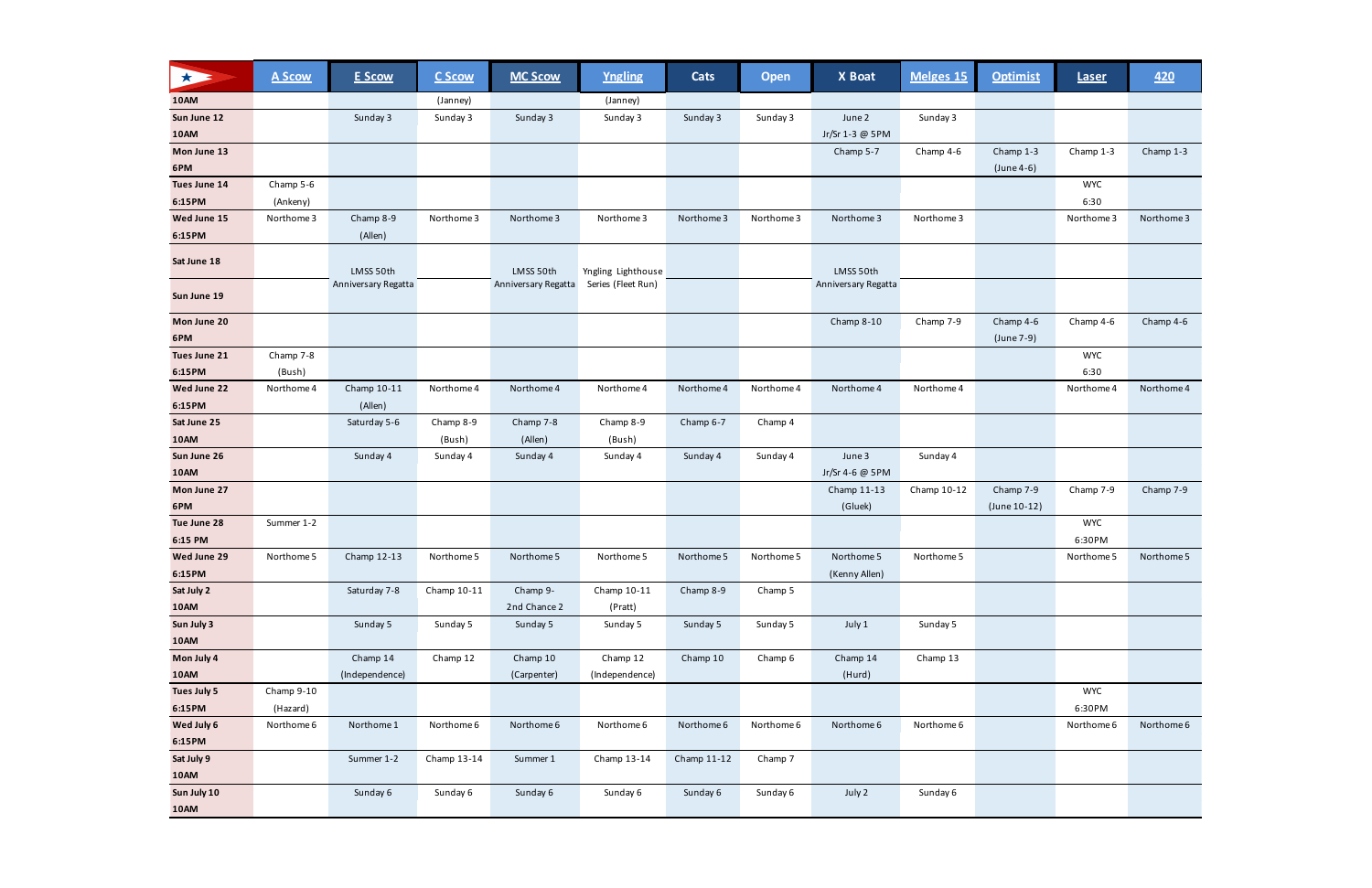| July 1-3<br>Mon July 11<br>Champ 15-18<br>Champ 14-16<br>July 1-3<br><b>July 1-3</b><br>6PM<br>(Bush)<br>(Deephaven Cup)<br>Tues July 12<br>Champ 11-12<br>6:15PM<br>(Janney)<br>Wed July 13<br>Champ 15-16<br>Northome 7<br>Northome 7<br>Northome 7<br>Northome 7<br>Northome 7<br>Northome 7<br>Northome 7<br>Nothome 7<br>Northome 7<br>6:15PM<br>(Stone)<br>Sat July 16<br>Summer 3-4<br>Champ 15-16<br>Summer 2<br>Champ 13-14<br>Champ 8<br>Summer 1<br>10AM<br>Sun July 17<br>Sunday 7<br>Sunday 7<br>Sunday 7<br>Sunday 7<br>July 3<br>Sunday 7<br>Sunday 7<br>Sunday 7<br><b>10AM</b><br>Mon July 18<br>Champ 19-21<br>Champ 10-12<br><b>July 4-6</b><br>Champ 17-19<br>July 4-6<br>6PM<br>$(July 4-6)$<br>Tues July 19<br>Champ 13-14<br><b>WYC</b><br>6:30PM<br>6:15PM<br>Champ 17-18<br>Wed July 20<br>Northome 8<br>Northome 8<br>Northome 8<br>Northome 8<br>Northome 8<br>Northome 8<br>Northome 8<br>Northome 8<br>Northome 8<br>6:15PM<br>(Bush)<br>Gale Burton<br>Thurs July 21<br>10:00AM<br>10AM<br>Sat July 23<br>Summer 5-6<br>Champ 17-18<br>Summer 3<br>Summer 2<br>Champ 15-16<br>Champ 9<br>10AM<br>Sun July 24<br>Sunday 8<br>Sunday 8<br>Sunday 8<br>Sunday 8<br>July 4<br>Sunday 8<br>Sunday 8<br>Sunday 8<br>10AM<br>Mon July 25<br>Champ 13-15<br>Champ 22-24<br>Champ 20-22<br>Champ 10-12<br>6PM<br>(July 7-9)<br>Tues July 26<br><b>WYC</b><br>Champ 15-16<br>6:30PM<br>6:15PM<br>Wed July 27<br>Champ 19-20<br>Northome 9<br>Northome 9<br>Northome 9<br>Northome 9<br>Northome 9<br>Northome 9<br>Summer 1<br>Northome 9<br>Northome 9<br>6:15PM<br>Sat July 30<br>Summer 7-8<br>Summer 1-2<br>Champ 11-<br>Summer 3<br>Champ 17-18<br>Champ 10<br><b>10AM</b><br>2nd Chance 3<br>Sun July 31<br>Sunday 9<br>Sunday 9<br>Summer 2<br>Sunday 9<br>Sunday 9<br>Sunday 9<br>Sunday 9<br>Sunday 9<br><b>10AM</b> | * | <b>A Scow</b> | <b>E Scow</b> | C Scow | <b>MC Scow</b> | Yngling | Cats | <b>Open</b> | X Boat | Melges <sub>15</sub> | <b>Optimist</b> | <b>Laser</b> | 420         |
|---------------------------------------------------------------------------------------------------------------------------------------------------------------------------------------------------------------------------------------------------------------------------------------------------------------------------------------------------------------------------------------------------------------------------------------------------------------------------------------------------------------------------------------------------------------------------------------------------------------------------------------------------------------------------------------------------------------------------------------------------------------------------------------------------------------------------------------------------------------------------------------------------------------------------------------------------------------------------------------------------------------------------------------------------------------------------------------------------------------------------------------------------------------------------------------------------------------------------------------------------------------------------------------------------------------------------------------------------------------------------------------------------------------------------------------------------------------------------------------------------------------------------------------------------------------------------------------------------------------------------------------------------------------------------------------------------------------------------------------------------------------------------------------------------------------------------------------------------|---|---------------|---------------|--------|----------------|---------|------|-------------|--------|----------------------|-----------------|--------------|-------------|
|                                                                                                                                                                                                                                                                                                                                                                                                                                                                                                                                                                                                                                                                                                                                                                                                                                                                                                                                                                                                                                                                                                                                                                                                                                                                                                                                                                                                                                                                                                                                                                                                                                                                                                                                                                                                                                                   |   |               |               |        |                |         |      |             |        |                      |                 |              |             |
|                                                                                                                                                                                                                                                                                                                                                                                                                                                                                                                                                                                                                                                                                                                                                                                                                                                                                                                                                                                                                                                                                                                                                                                                                                                                                                                                                                                                                                                                                                                                                                                                                                                                                                                                                                                                                                                   |   |               |               |        |                |         |      |             |        |                      |                 |              |             |
|                                                                                                                                                                                                                                                                                                                                                                                                                                                                                                                                                                                                                                                                                                                                                                                                                                                                                                                                                                                                                                                                                                                                                                                                                                                                                                                                                                                                                                                                                                                                                                                                                                                                                                                                                                                                                                                   |   |               |               |        |                |         |      |             |        |                      |                 |              |             |
|                                                                                                                                                                                                                                                                                                                                                                                                                                                                                                                                                                                                                                                                                                                                                                                                                                                                                                                                                                                                                                                                                                                                                                                                                                                                                                                                                                                                                                                                                                                                                                                                                                                                                                                                                                                                                                                   |   |               |               |        |                |         |      |             |        |                      |                 |              |             |
|                                                                                                                                                                                                                                                                                                                                                                                                                                                                                                                                                                                                                                                                                                                                                                                                                                                                                                                                                                                                                                                                                                                                                                                                                                                                                                                                                                                                                                                                                                                                                                                                                                                                                                                                                                                                                                                   |   |               |               |        |                |         |      |             |        |                      |                 |              | Northome 7  |
|                                                                                                                                                                                                                                                                                                                                                                                                                                                                                                                                                                                                                                                                                                                                                                                                                                                                                                                                                                                                                                                                                                                                                                                                                                                                                                                                                                                                                                                                                                                                                                                                                                                                                                                                                                                                                                                   |   |               |               |        |                |         |      |             |        |                      |                 |              |             |
|                                                                                                                                                                                                                                                                                                                                                                                                                                                                                                                                                                                                                                                                                                                                                                                                                                                                                                                                                                                                                                                                                                                                                                                                                                                                                                                                                                                                                                                                                                                                                                                                                                                                                                                                                                                                                                                   |   |               |               |        |                |         |      |             |        |                      |                 |              |             |
|                                                                                                                                                                                                                                                                                                                                                                                                                                                                                                                                                                                                                                                                                                                                                                                                                                                                                                                                                                                                                                                                                                                                                                                                                                                                                                                                                                                                                                                                                                                                                                                                                                                                                                                                                                                                                                                   |   |               |               |        |                |         |      |             |        |                      |                 |              |             |
|                                                                                                                                                                                                                                                                                                                                                                                                                                                                                                                                                                                                                                                                                                                                                                                                                                                                                                                                                                                                                                                                                                                                                                                                                                                                                                                                                                                                                                                                                                                                                                                                                                                                                                                                                                                                                                                   |   |               |               |        |                |         |      |             |        |                      |                 |              |             |
|                                                                                                                                                                                                                                                                                                                                                                                                                                                                                                                                                                                                                                                                                                                                                                                                                                                                                                                                                                                                                                                                                                                                                                                                                                                                                                                                                                                                                                                                                                                                                                                                                                                                                                                                                                                                                                                   |   |               |               |        |                |         |      |             |        |                      |                 |              |             |
|                                                                                                                                                                                                                                                                                                                                                                                                                                                                                                                                                                                                                                                                                                                                                                                                                                                                                                                                                                                                                                                                                                                                                                                                                                                                                                                                                                                                                                                                                                                                                                                                                                                                                                                                                                                                                                                   |   |               |               |        |                |         |      |             |        |                      |                 |              |             |
|                                                                                                                                                                                                                                                                                                                                                                                                                                                                                                                                                                                                                                                                                                                                                                                                                                                                                                                                                                                                                                                                                                                                                                                                                                                                                                                                                                                                                                                                                                                                                                                                                                                                                                                                                                                                                                                   |   |               |               |        |                |         |      |             |        |                      |                 |              |             |
|                                                                                                                                                                                                                                                                                                                                                                                                                                                                                                                                                                                                                                                                                                                                                                                                                                                                                                                                                                                                                                                                                                                                                                                                                                                                                                                                                                                                                                                                                                                                                                                                                                                                                                                                                                                                                                                   |   |               |               |        |                |         |      |             |        |                      |                 |              |             |
|                                                                                                                                                                                                                                                                                                                                                                                                                                                                                                                                                                                                                                                                                                                                                                                                                                                                                                                                                                                                                                                                                                                                                                                                                                                                                                                                                                                                                                                                                                                                                                                                                                                                                                                                                                                                                                                   |   |               |               |        |                |         |      |             |        |                      |                 |              |             |
|                                                                                                                                                                                                                                                                                                                                                                                                                                                                                                                                                                                                                                                                                                                                                                                                                                                                                                                                                                                                                                                                                                                                                                                                                                                                                                                                                                                                                                                                                                                                                                                                                                                                                                                                                                                                                                                   |   |               |               |        |                |         |      |             |        |                      |                 |              |             |
|                                                                                                                                                                                                                                                                                                                                                                                                                                                                                                                                                                                                                                                                                                                                                                                                                                                                                                                                                                                                                                                                                                                                                                                                                                                                                                                                                                                                                                                                                                                                                                                                                                                                                                                                                                                                                                                   |   |               |               |        |                |         |      |             |        |                      |                 |              |             |
|                                                                                                                                                                                                                                                                                                                                                                                                                                                                                                                                                                                                                                                                                                                                                                                                                                                                                                                                                                                                                                                                                                                                                                                                                                                                                                                                                                                                                                                                                                                                                                                                                                                                                                                                                                                                                                                   |   |               |               |        |                |         |      |             |        |                      |                 |              |             |
|                                                                                                                                                                                                                                                                                                                                                                                                                                                                                                                                                                                                                                                                                                                                                                                                                                                                                                                                                                                                                                                                                                                                                                                                                                                                                                                                                                                                                                                                                                                                                                                                                                                                                                                                                                                                                                                   |   |               |               |        |                |         |      |             |        |                      |                 |              |             |
|                                                                                                                                                                                                                                                                                                                                                                                                                                                                                                                                                                                                                                                                                                                                                                                                                                                                                                                                                                                                                                                                                                                                                                                                                                                                                                                                                                                                                                                                                                                                                                                                                                                                                                                                                                                                                                                   |   |               |               |        |                |         |      |             |        |                      |                 |              |             |
|                                                                                                                                                                                                                                                                                                                                                                                                                                                                                                                                                                                                                                                                                                                                                                                                                                                                                                                                                                                                                                                                                                                                                                                                                                                                                                                                                                                                                                                                                                                                                                                                                                                                                                                                                                                                                                                   |   |               |               |        |                |         |      |             |        |                      |                 |              |             |
|                                                                                                                                                                                                                                                                                                                                                                                                                                                                                                                                                                                                                                                                                                                                                                                                                                                                                                                                                                                                                                                                                                                                                                                                                                                                                                                                                                                                                                                                                                                                                                                                                                                                                                                                                                                                                                                   |   |               |               |        |                |         |      |             |        |                      |                 |              |             |
|                                                                                                                                                                                                                                                                                                                                                                                                                                                                                                                                                                                                                                                                                                                                                                                                                                                                                                                                                                                                                                                                                                                                                                                                                                                                                                                                                                                                                                                                                                                                                                                                                                                                                                                                                                                                                                                   |   |               |               |        |                |         |      |             |        |                      |                 |              | Champ 10-12 |
|                                                                                                                                                                                                                                                                                                                                                                                                                                                                                                                                                                                                                                                                                                                                                                                                                                                                                                                                                                                                                                                                                                                                                                                                                                                                                                                                                                                                                                                                                                                                                                                                                                                                                                                                                                                                                                                   |   |               |               |        |                |         |      |             |        |                      |                 |              |             |
|                                                                                                                                                                                                                                                                                                                                                                                                                                                                                                                                                                                                                                                                                                                                                                                                                                                                                                                                                                                                                                                                                                                                                                                                                                                                                                                                                                                                                                                                                                                                                                                                                                                                                                                                                                                                                                                   |   |               |               |        |                |         |      |             |        |                      |                 |              |             |
|                                                                                                                                                                                                                                                                                                                                                                                                                                                                                                                                                                                                                                                                                                                                                                                                                                                                                                                                                                                                                                                                                                                                                                                                                                                                                                                                                                                                                                                                                                                                                                                                                                                                                                                                                                                                                                                   |   |               |               |        |                |         |      |             |        |                      |                 |              |             |
|                                                                                                                                                                                                                                                                                                                                                                                                                                                                                                                                                                                                                                                                                                                                                                                                                                                                                                                                                                                                                                                                                                                                                                                                                                                                                                                                                                                                                                                                                                                                                                                                                                                                                                                                                                                                                                                   |   |               |               |        |                |         |      |             |        |                      |                 |              |             |
|                                                                                                                                                                                                                                                                                                                                                                                                                                                                                                                                                                                                                                                                                                                                                                                                                                                                                                                                                                                                                                                                                                                                                                                                                                                                                                                                                                                                                                                                                                                                                                                                                                                                                                                                                                                                                                                   |   |               |               |        |                |         |      |             |        |                      |                 |              |             |
|                                                                                                                                                                                                                                                                                                                                                                                                                                                                                                                                                                                                                                                                                                                                                                                                                                                                                                                                                                                                                                                                                                                                                                                                                                                                                                                                                                                                                                                                                                                                                                                                                                                                                                                                                                                                                                                   |   |               |               |        |                |         |      |             |        |                      |                 |              |             |
|                                                                                                                                                                                                                                                                                                                                                                                                                                                                                                                                                                                                                                                                                                                                                                                                                                                                                                                                                                                                                                                                                                                                                                                                                                                                                                                                                                                                                                                                                                                                                                                                                                                                                                                                                                                                                                                   |   |               |               |        |                |         |      |             |        |                      |                 |              |             |
|                                                                                                                                                                                                                                                                                                                                                                                                                                                                                                                                                                                                                                                                                                                                                                                                                                                                                                                                                                                                                                                                                                                                                                                                                                                                                                                                                                                                                                                                                                                                                                                                                                                                                                                                                                                                                                                   |   |               |               |        |                |         |      |             |        |                      |                 |              |             |
|                                                                                                                                                                                                                                                                                                                                                                                                                                                                                                                                                                                                                                                                                                                                                                                                                                                                                                                                                                                                                                                                                                                                                                                                                                                                                                                                                                                                                                                                                                                                                                                                                                                                                                                                                                                                                                                   |   |               |               |        |                |         |      |             |        |                      |                 |              |             |
| Mon Aug 1<br>Champ 23-25<br>August 1-3                                                                                                                                                                                                                                                                                                                                                                                                                                                                                                                                                                                                                                                                                                                                                                                                                                                                                                                                                                                                                                                                                                                                                                                                                                                                                                                                                                                                                                                                                                                                                                                                                                                                                                                                                                                                            |   |               |               |        |                |         |      |             |        |                      |                 |              |             |
| 6PM                                                                                                                                                                                                                                                                                                                                                                                                                                                                                                                                                                                                                                                                                                                                                                                                                                                                                                                                                                                                                                                                                                                                                                                                                                                                                                                                                                                                                                                                                                                                                                                                                                                                                                                                                                                                                                               |   |               |               |        |                |         |      |             |        |                      |                 |              |             |
| <b>Tues Aug 2</b><br><b>WYC</b><br>Champ 17-18<br>6:30PM                                                                                                                                                                                                                                                                                                                                                                                                                                                                                                                                                                                                                                                                                                                                                                                                                                                                                                                                                                                                                                                                                                                                                                                                                                                                                                                                                                                                                                                                                                                                                                                                                                                                                                                                                                                          |   |               |               |        |                |         |      |             |        |                      |                 |              |             |
| 6:15PM<br>Champ 21-22<br>Northome 10<br>Northome 10<br>Northome 9<br>Northome 10<br>Northome 10<br>Northome 10<br>Northome 10                                                                                                                                                                                                                                                                                                                                                                                                                                                                                                                                                                                                                                                                                                                                                                                                                                                                                                                                                                                                                                                                                                                                                                                                                                                                                                                                                                                                                                                                                                                                                                                                                                                                                                                     |   |               |               |        |                |         |      |             |        |                      |                 |              |             |
| Wed Aug 3<br>Northome 10<br>Northome 10<br>6:15PM                                                                                                                                                                                                                                                                                                                                                                                                                                                                                                                                                                                                                                                                                                                                                                                                                                                                                                                                                                                                                                                                                                                                                                                                                                                                                                                                                                                                                                                                                                                                                                                                                                                                                                                                                                                                 |   |               |               |        |                |         |      |             |        |                      |                 |              |             |
| Sat Aug 6<br>Summer 9-10<br>Summer 3-4<br>Summer 4<br>Summer 1-2<br>Champ 11<br>Summer 4                                                                                                                                                                                                                                                                                                                                                                                                                                                                                                                                                                                                                                                                                                                                                                                                                                                                                                                                                                                                                                                                                                                                                                                                                                                                                                                                                                                                                                                                                                                                                                                                                                                                                                                                                          |   |               |               |        |                |         |      |             |        |                      |                 |              |             |
| <b>10AM</b>                                                                                                                                                                                                                                                                                                                                                                                                                                                                                                                                                                                                                                                                                                                                                                                                                                                                                                                                                                                                                                                                                                                                                                                                                                                                                                                                                                                                                                                                                                                                                                                                                                                                                                                                                                                                                                       |   |               |               |        |                |         |      |             |        |                      |                 |              |             |
| Sunday 10<br>Sunday 10<br>Sunday 10<br>Sunday 1<br>Sun Aug 7<br>Sunday 10<br>Summer 5<br>Sunday 10<br>Sunday 10                                                                                                                                                                                                                                                                                                                                                                                                                                                                                                                                                                                                                                                                                                                                                                                                                                                                                                                                                                                                                                                                                                                                                                                                                                                                                                                                                                                                                                                                                                                                                                                                                                                                                                                                   |   |               |               |        |                |         |      |             |        |                      |                 |              |             |
| <b>10AM</b>                                                                                                                                                                                                                                                                                                                                                                                                                                                                                                                                                                                                                                                                                                                                                                                                                                                                                                                                                                                                                                                                                                                                                                                                                                                                                                                                                                                                                                                                                                                                                                                                                                                                                                                                                                                                                                       |   |               |               |        |                |         |      |             |        |                      |                 |              |             |
| Mon Aug 8<br>Summer 1-3<br>Sunset 1-3<br>Irish Cup 1-3<br>August 1-3<br>August 4-6                                                                                                                                                                                                                                                                                                                                                                                                                                                                                                                                                                                                                                                                                                                                                                                                                                                                                                                                                                                                                                                                                                                                                                                                                                                                                                                                                                                                                                                                                                                                                                                                                                                                                                                                                                |   |               |               |        |                |         |      |             |        |                      |                 |              |             |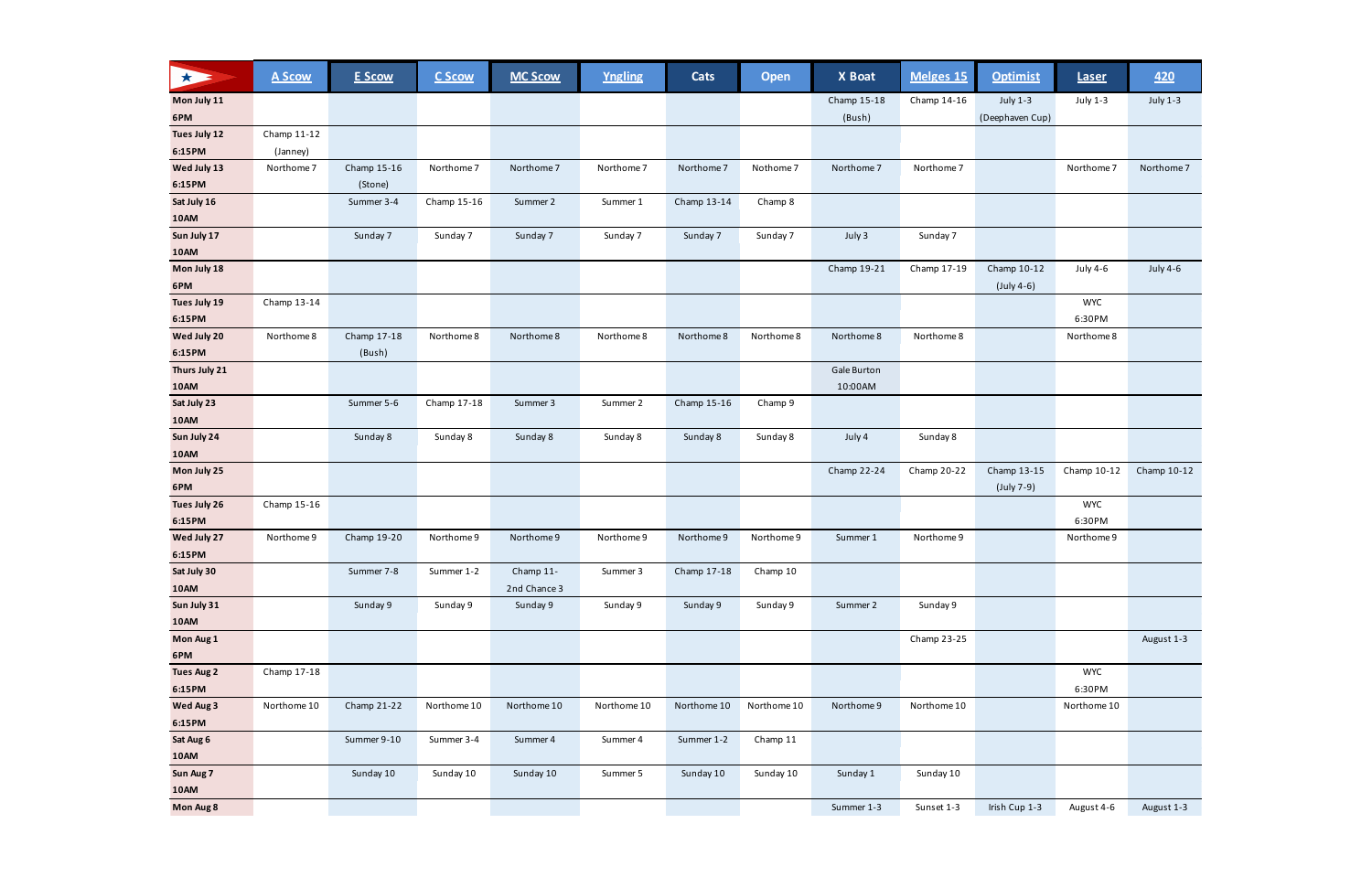| 大                  | A Scow                                            | <b>E Scow</b>   | C Scow               | <b>MC Scow</b> | Yngling       | Cats        | <b>Open</b>                 | X Boat               | Melges 15       | <b>Optimist</b> | <b>Laser</b> | 420                         |
|--------------------|---------------------------------------------------|-----------------|----------------------|----------------|---------------|-------------|-----------------------------|----------------------|-----------------|-----------------|--------------|-----------------------------|
| 6PM                |                                                   |                 |                      |                |               |             |                             |                      |                 |                 |              |                             |
| <b>Tues Aug 9</b>  | Champ 19-20                                       |                 |                      |                |               |             |                             |                      |                 |                 | <b>WYC</b>   |                             |
| 6:15PM             |                                                   |                 |                      |                |               |             |                             |                      |                 |                 | 6:30PM       |                             |
| Wed Aug 10         | Northome 11                                       | Champ 23-24     | Northome 11          | Northome 11    | Northome 11   | Northome 11 | Northome 11                 | Northome 10          | Northome 11     |                 | Northome 11  |                             |
| 6:15PM             |                                                   |                 |                      |                |               |             |                             |                      |                 |                 |              |                             |
| Sat Aug 13         |                                                   | Summer 11-12    | Summer 5-6           | Summer 5       | Summer 6      | Summer 3    | Champ 12                    |                      |                 |                 |              |                             |
| <b>10AM</b>        |                                                   |                 |                      |                |               |             |                             |                      |                 |                 |              |                             |
| Sun Aug 14         |                                                   | Sunday 11       | Sunday 11            | Sunday 11      | Sunday 11     | Sunday 11   | Sunday 11                   | Sunday 2             | Sunday 11       |                 |              |                             |
| <b>10AM</b>        |                                                   |                 |                      |                |               |             |                             |                      |                 |                 |              |                             |
| Mon Aug 15         |                                                   |                 |                      |                |               |             |                             | Summer 4-6           | Sunset 4-6      | Cottagewood     | August 7-9   | August 4-6                  |
| 6PM                |                                                   |                 |                      |                |               |             |                             |                      |                 | $1 - 3$         |              |                             |
| Tues Aug 16        |                                                   |                 |                      |                |               |             |                             |                      |                 |                 | <b>WYC</b>   |                             |
|                    |                                                   |                 |                      |                |               |             |                             |                      |                 |                 | 6:30PM       |                             |
| Wed Aug 17         |                                                   | Northhome 2     | Northome 12          | Northome 12    | Northome 12   | Northome 12 | Northome 12                 | Northome 11          | Northome 12     |                 | Northome 12  |                             |
| 6:15PM             |                                                   |                 |                      |                |               |             |                             |                      |                 |                 |              |                             |
| Sat Aug 20         |                                                   | Summer 13-14    | Summer 7-8           | Summer 6       | Summer 7      | Summer 4-5  | Champ 13                    |                      |                 |                 |              |                             |
| <b>10AM</b>        |                                                   |                 |                      |                |               |             |                             |                      |                 |                 |              |                             |
| Sun Aug 21         |                                                   | Sunday 12       | Sunday 12            | Sunday 12      | Sunday 12     | Sunday 12   | Sunday 12                   | Sunday 3             | Sunday 12       |                 |              |                             |
| <b>10AM</b>        |                                                   |                 |                      |                |               |             |                             |                      |                 |                 |              |                             |
| Mon Aug 22         |                                                   |                 |                      |                |               |             |                             | Summer 7-9           | Sunset 7-9      | Fall Colors 1-3 |              |                             |
| 5:45PM             |                                                   |                 |                      |                |               |             |                             |                      |                 |                 |              |                             |
| <b>Tues Aug 23</b> | Sunset 1-2                                        |                 |                      |                |               |             |                             |                      |                 |                 | <b>WYC</b>   |                             |
| 5:45PM             |                                                   |                 |                      |                |               |             |                             |                      |                 |                 | 6:30PM       |                             |
| Wed Aug 24         | Northome 12                                       | Northome 3      | Northome 13          | Northome 13    | Northome 13   | Northome 13 | Northome 13                 | Northome 12          | Northome 13     |                 | <b>WYC</b>   |                             |
| 5:45PM             |                                                   |                 |                      |                |               |             |                             |                      |                 |                 | 6:30PM       |                             |
| Sat Aug 27         | Burton/Volante/                                   | Burton/Volante/ | <b>Burton/MS Cup</b> | Burton/Magic/  | Burton/MS Cup |             | Burton/MS Cup Burton/MS Cup | <b>Burton/MS Cup</b> | Burton/Volante/ |                 |              | Burton/MS Cup Burton/MS Cup |
| 10AM               | MS Cup                                            | MS Cup          |                      | MS Cup         |               |             |                             |                      | MS Cup          |                 |              |                             |
| Sun Aug 28         |                                                   | Sunday 13       | Sunday 13            | Sunday 13      | Sunday 13     | Sunday 13   | Sunday 13                   | Champ 12             | Sunday 13       |                 |              |                             |
| 10AM               |                                                   |                 |                      |                |               |             |                             |                      |                 |                 |              |                             |
| Mon Aug 29         |                                                   |                 |                      |                |               |             |                             |                      | Sunset 10-12    | Fall Colors 4-6 |              | Team Race                   |
| 5:45PM             |                                                   |                 |                      |                |               |             |                             |                      |                 |                 |              | MYC-LMSS                    |
| Tues Aug 30        | Sunset 3-4                                        |                 |                      |                |               |             |                             |                      |                 |                 | <b>WYC</b>   |                             |
| 5:45PM             |                                                   |                 |                      |                |               |             |                             |                      |                 |                 | 6:30PM       |                             |
|                    | Wed Aug 31<br>MYC & WYC Championship of Champions |                 |                      |                |               |             |                             |                      |                 |                 |              |                             |
| 5:45 PM            |                                                   |                 |                      |                |               |             |                             |                      |                 |                 |              |                             |
| Sat Sept 3         | Savage 1                                          | Savage 1-2      | Champ 19-20          | Champ 12-13    | Savage 1      | Savage 1    | Savage 1                    | Savage 1             |                 |                 |              |                             |
| <b>10AM</b>        |                                                   |                 | (Savage 1-2)         | (Savage 1-2)   |               |             |                             |                      |                 |                 |              |                             |
| Sun Sept 4         | Savage 2                                          | Savage 3        | Savage 3             | Savage 2       | Savage 2      | Savage 2    | Savage 2                    | Savage 2             | Savage 1        |                 |              |                             |
| <b>10AM</b>        |                                                   |                 |                      |                |               |             |                             |                      |                 |                 |              |                             |
| Mon Sept 5         | Savage 3                                          | Champ 25        | Savage 4             | Savage 3       | Savage 3      | Savage 3    | Savage 3                    | Savage 3             | Savage 2        |                 |              |                             |
| <b>10AM</b>        |                                                   | Savage 4        | Huff <sub>3</sub>    |                |               |             |                             |                      |                 |                 |              |                             |
| <b>Tues Sept 6</b> | Sunset 5-6                                        |                 |                      |                |               |             |                             |                      |                 |                 | <b>WYC</b>   |                             |
| 5:45PM             |                                                   |                 |                      |                |               |             |                             |                      |                 |                 | 6:30PM       |                             |